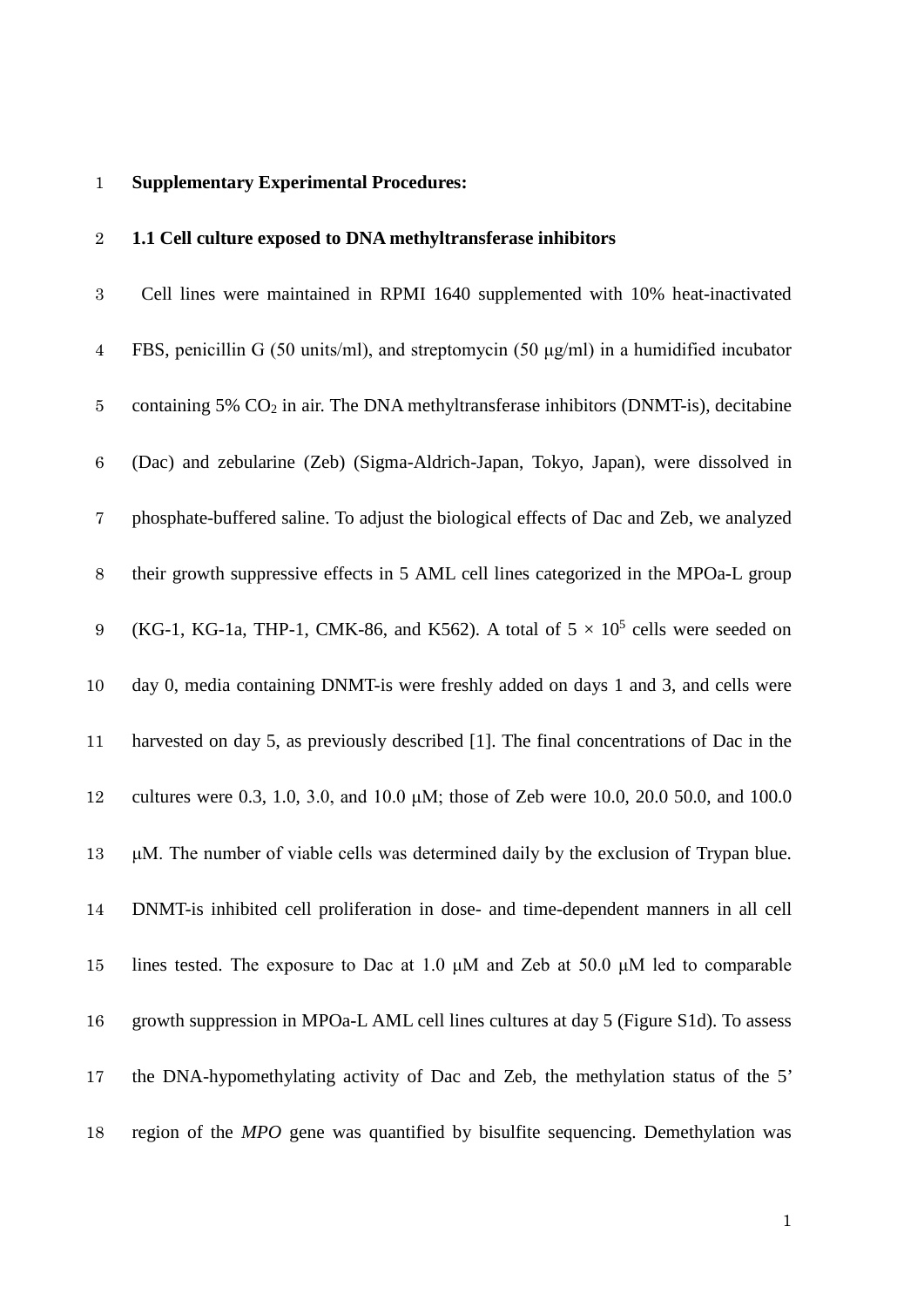| $\mathbf{1}$     | present at 1.0 $\mu$ M of Dac and 50.0 $\mu$ M of Zeb in all 5 AML cell lines with MPOa-L. On          |
|------------------|--------------------------------------------------------------------------------------------------------|
| $\sqrt{2}$       | the basis of these results, $1.0\mu$ M of Dac and 50.0 $\mu$ M of Zeb were considered                  |
| $\boldsymbol{3}$ | biologically equivalent in this study for these 5 AML cell lines.                                      |
| $\bf 4$          |                                                                                                        |
| $\bf 5$          | 1.2 Flow cytometry analysis                                                                            |
| $\,6\,$          | The expression of cytoplasmic MP) protein was examined using flow cytometry                            |
| $\bf 7$          | (FACSCalibur flow cytometer and Cellquest software, BD Biosciences). The antibody                      |
| $8\,$            | against MPO conjugated with FITC (DAKO) was used after th fixation and                                 |
| $\boldsymbol{9}$ | permeabilization of cells using FIX&PERM cell permeabilization reagents (Invitrogen,                   |
| 10               | Carlsbad, CA, USA) following the manufacturer's protocol.                                              |
| 11               |                                                                                                        |
| 12               | 1.3 Direct sequencing of FLT3, NPM1, and CEBPA genes                                                   |
| 13               | Mutations in the <i>FLT3</i> , <i>NPM1</i> , and <i>CEBPA</i> genes were detected by direct sequencing |
| 14               | after the amplification of genomic DNA by PCR. The exons tested were as follows:                       |
| 15               | FLT3, exons 14 and 15; NPM1, exon 12; CEBPA, exon 1. The primers for sequencing                        |
| 16               | were previously described (see Table below) [2-4]. DNA sequencing of exons was                         |
| 17               | performed as follows. PCR reactions were run in a final volume of 50 µL containing 10                  |
| 18               | ng template DNA, $5 \times$ buffer, 0.2 mmol/L of each deoxynucleotide triphosphate,                   |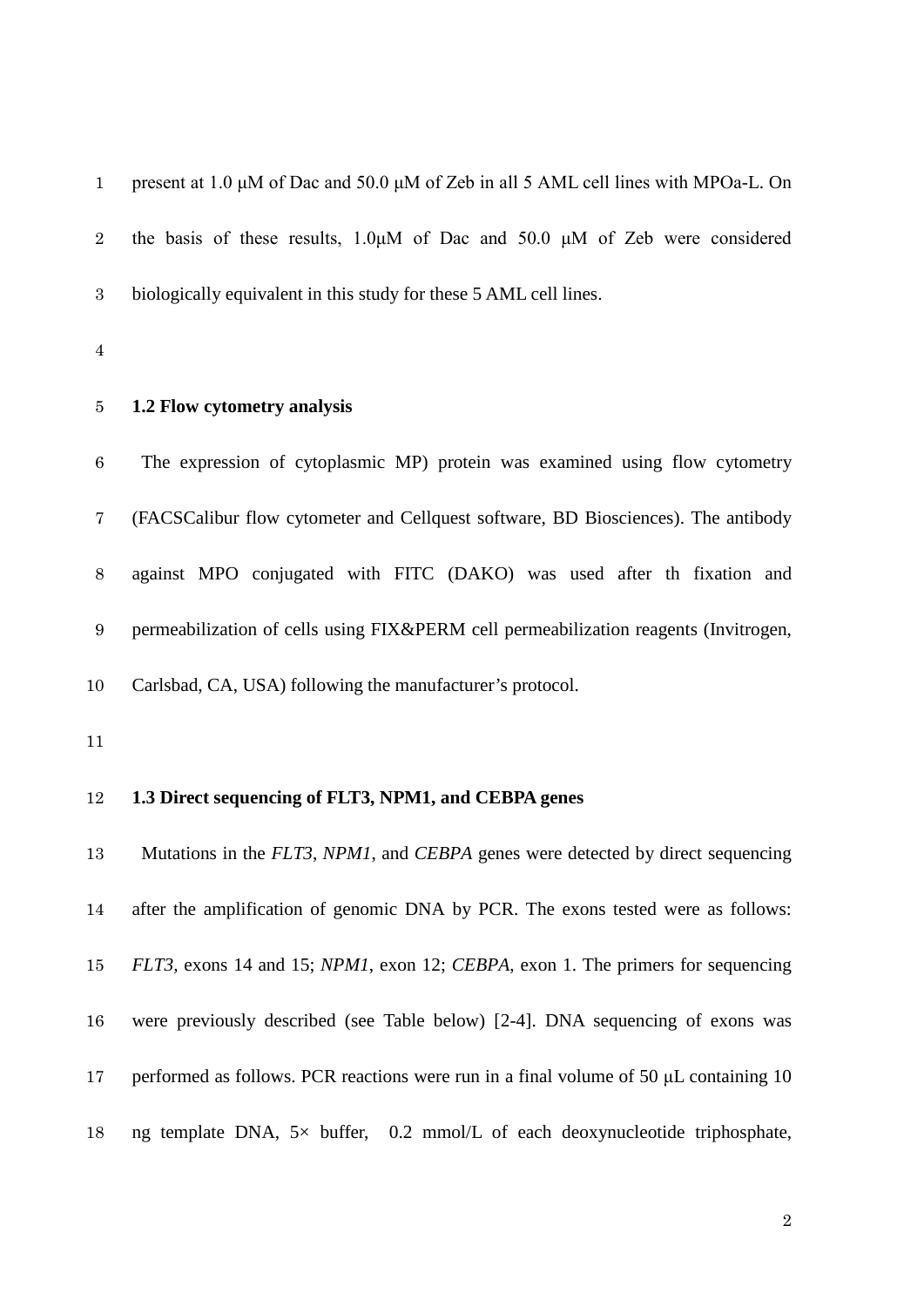| $\mathbf 1$      | primers (0.3mmol/L of each), nucleotides (0.2 mmol/L of each), and 1 U of                                  |
|------------------|------------------------------------------------------------------------------------------------------------|
| $\sqrt{2}$       | KOD-Plus-Neo polymerase (TOYOBO, Osaka, Japan). The mixture was initially heated                           |
| $\boldsymbol{3}$ | at 94 $\degree$ C for 2 min before being subjected to 35 cycles of denaturation at 94 $\degree$ C for 10 s |
| $\overline{4}$   | and annealing and extension at $68^{\circ}$ C for 1 min. The amplified products were                       |
| $\bf 5$          | fractionated by gel electrophoresis (1.2% agarose gel), cut from the gel, and purified                     |
| $\,6\,$          | with the MinElute Gel extraction kit (QIAGEN, Germany). To screen gene mutations,                          |
| $\bf 7$          | PCR products were sequenced in both directions with the previously published primers,                      |
| $8\,$            | using the BigDye Terminator v3.1 Cycle Sequencing Kit and ABI Prism 3100 $\times$ 1                        |
| $\boldsymbol{9}$ | Genetic Analyzer (Applied Biosystems, CA, USA). Heterozygous or homozygous                                 |
| $10\,$           | mutations in NPM1 and CEBPA genes were confirmed by cloning PCR products using                             |
| 11               | the StrataClone Blunt PCR Cloning Kit (Stratagene, CA, USA) following the                                  |
| 12               | manufacturer's recommendations. Plasmid DNA was prepared using a QIAprep spin                              |
| 13               | plasmid miniprep kit (Qiagen, Hilden, Germany), and its integrity was confirmed by the                     |
| 14               | sequence of both strands using T3 and T7 primers.                                                          |

# **1.4 Quantitative reverse transcriptase-polymerase chain reaction** *MPO* **and**  *DNMT3B* **genes**

Quantitative reverse transcriptase-polymerase chain reaction (QRT-PCR) was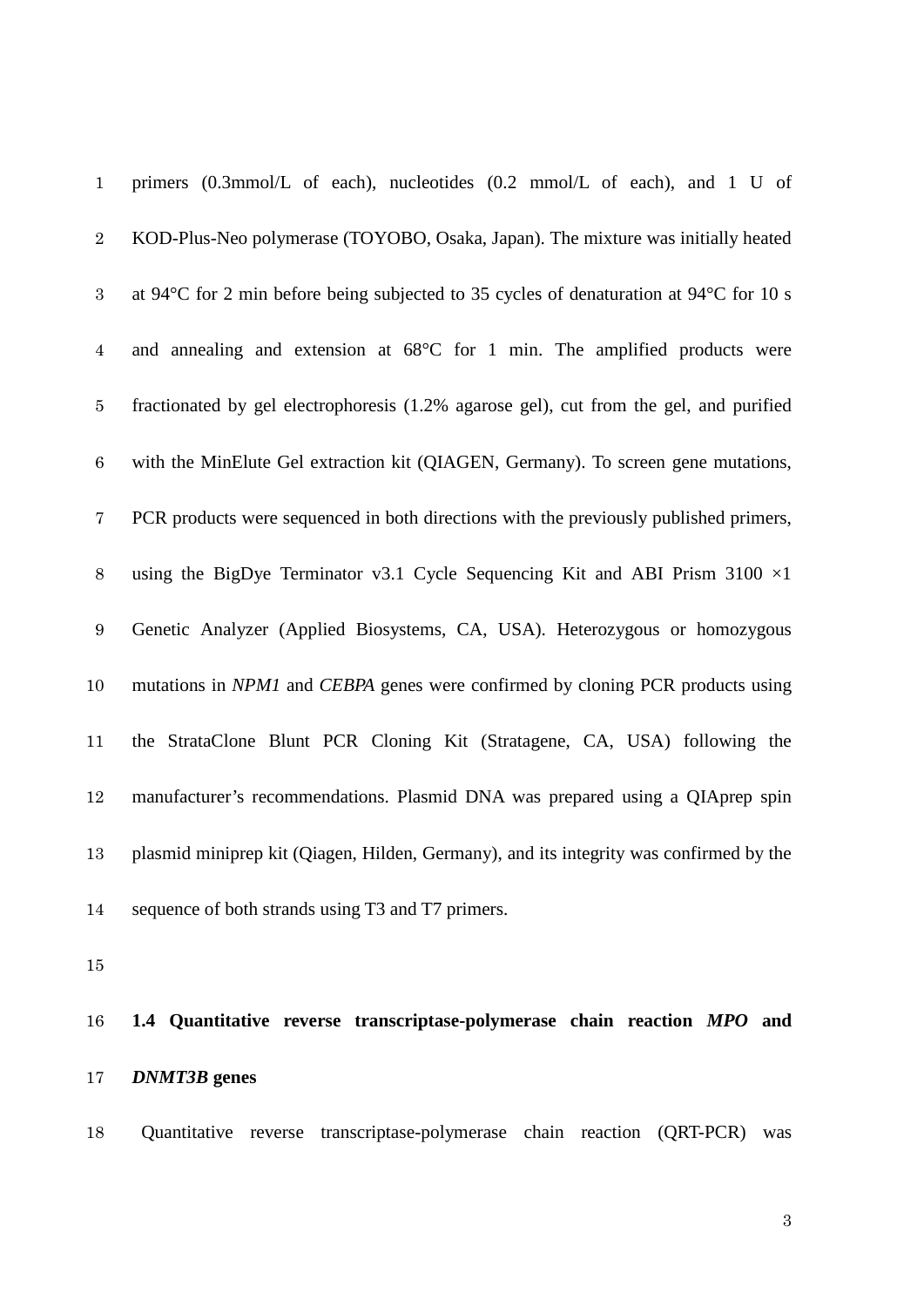| $\mathbf{1}$    | performed using LightCycler TaqMan Master (Roche Diagnostics, Mannheim,                                  |
|-----------------|----------------------------------------------------------------------------------------------------------|
| $\overline{2}$  | Germany) following the manufacturer's instructions. PCR amplification was performed                      |
| $3\overline{ }$ | using a LightCycler 350S instrument (Roche). Thermal cycling conditions were as                          |
| $\overline{4}$  | follows; 10 min at 95 $\degree$ C, followed by 45 amplification cycles at 95 $\degree$ C for 10 seconds, |
| $5\overline{)}$ | $60^{\circ}$ C for 30 seconds, and $40^{\circ}$ C cooling cycle for 30 seconds. These primers for        |
| 6               | DNMT3B could detect 6 alternative splice of orms; 3 catalytic forms (3B1, 3B2, and                       |
| 7               | 3B6) and 3 non-catalytic forms (3B3, 3B7, and 3B8). Primers and the TaqMan probe for                     |
| 8               | the sequence of the ABLI gene were those published in the EAC network protocol for                       |
| 9               | <b>RQ-PCR [5].</b>                                                                                       |

### **1.5 Bisulfite sequencing for the 5' region of the MPO gene**

 Genomic DNA (1μg) was chemically modified with the Cells-to-CpG Bisulfite Conversion Kit (Applied Biosystems) according to the manufacturer's recommendations. Bisulfite-treated DNA was amplified in PCR with *MPO*-specific primers. PCR reactions were run in a final volume of 50 μL containing 100 ng DNA, 10× buffer, 2.5 mmol/L of each deoxynucleotide triphosphate, primers (0.2 mmol/L of each), MgCl2 (25 mmol/L of each), and 2.5 U of TaKaRa EpiTaq HS (TaKaRa, Ohtsu, Japan). The mixture was initially heated at 95°C for 3 min, before being subjected to 49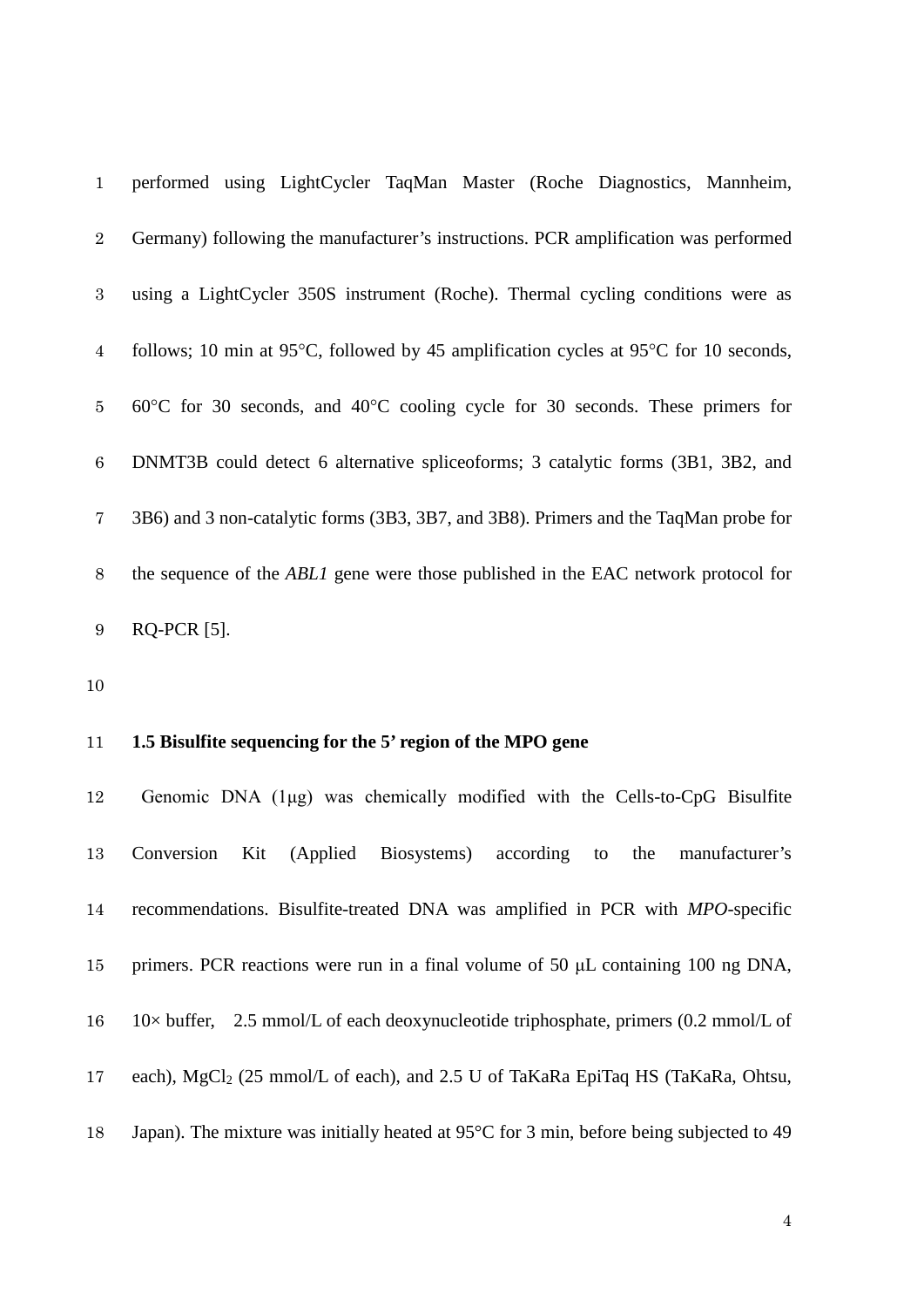| $\mathbf{1}$   | cycles of denaturation at 95 $\rm{^{\circ}C}$ for 1 min, annealing at 55 $\rm{^{\circ}C}$ for 2 min, and extension at |
|----------------|-----------------------------------------------------------------------------------------------------------------------|
| $2^{\circ}$    | $72^{\circ}$ C for 2 min. The amplified products were gel-purified using the MinElute Gel                             |
| 3              | extraction kit (QIAGEN, Germany) and ligated into the pMD20T-Vector using the                                         |
| 4              | Mighty TA-cloning Kit (TaKaRa). Eighteen to thirty clones per sample were sequenced                                   |
| 5              | using the BigDye Terminator v3.1 Cycle Sequencing Kit and ABI Prism 3100 $\times$ 1                                   |
| 6              | Genetic Analyzer. Analysis of the obtained sequences confirmed a complete bisulfite                                   |
| $7\phantom{.}$ | reaction in all samples. The average methylation of the MPO promoter fragment was                                     |
| 8              | assessed by the Student t-test.                                                                                       |

### **1.6 Pyrosequencing for** *long interspersed nuclear element-1*

 DNA methylation (%5-mC) of *long interspersed nuclear element-1 (LINE-1)* was quantified using PCR-pyrosequencing of the bisulfite-treated DNA (EpigenDx Laboratory Service (Worcester, MA)), as previously described [6]. In brief, bisulfite-treated DNA was amplified by PCR using primers designed toward a consensus *LINE-1* sequence. PCR was performed in a 50μL reaction mixture containing 25μL GoTaq Green Master mix (Promega, Madison, WI, USA), 1 pmol of the forward and biotinylated reverse primers, 50 ng of bisulfite-treated genomic DNA, and water. Biotin-labeled final PCR products (amplified by biotin-labeled primers) bound to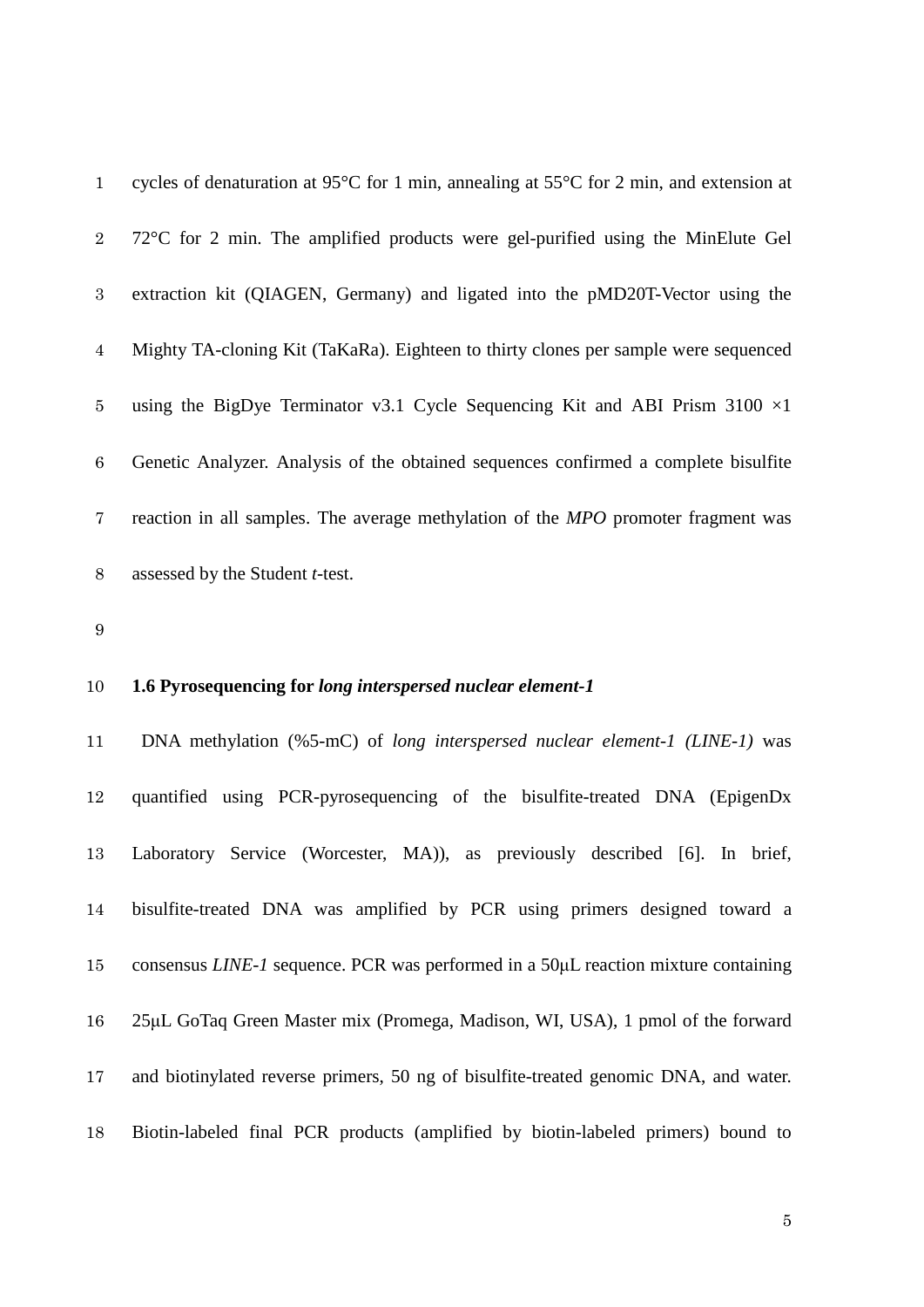| $\mathbf{1}$     | Streptavidin Sepharose HP (Amersham Biosciences, Uppsala, Sweden) were washed                     |
|------------------|---------------------------------------------------------------------------------------------------|
| $\sqrt{2}$       | using the Pyrosequencing Vacuum Prep Tool (Pyrosequencing Inc., Westborough, MA,                  |
| $\boldsymbol{3}$ | USA), as recommended by the manufacturer. A total of $0.3\mu$ M of the pyrosequencing             |
| $\overline{4}$   | primer was then annealed to the purified single-stranded PCR products, and                        |
| $\bf 5$          | pyrosequencing was performed using the PSQ-HS 96 Pyrosequencing System                            |
| $\,6\,$          | (Pyrosequencing Inc.). The relative 5-mC content was expressed as a percentage of                 |
| $\sqrt{ }$       | methylated cytosines divided by the sum of methylated and unmethylated cytosines                  |
| $8\,$            | $(5 \text{-mC} / [5 \text{-mC} +$ unmethylated cytosine] = %5-mC). Built-in controls were used to |
| $\boldsymbol{9}$ | verify bisulfite conversion efficacy. To increase precision, each sample was tested four          |
| 10               | times for LINE-1 methylation, and the mean of 4 independent experiments was used in               |
| 11               | statistical analyses. The coefficient of variation (CV) among 48 blinded replicate                |
| 12               | samples was 5.7%, and the inter-plate CV was 2.9%. Differences in the percentage of               |
| 13               | DNA methylation (%5-mC) of <i>LINE-1</i> among patients in different categories (MPOa-H           |
| 14               | group, MPOa-L group, Ph+ALL group, and healthy donor group) were compared using                   |
| 15               | the non-parametric Kruskal-Wallis test and followed by Dunn's multiple comparison                 |
| 16               | post-test.                                                                                        |

## **1.7 Primer Sequences**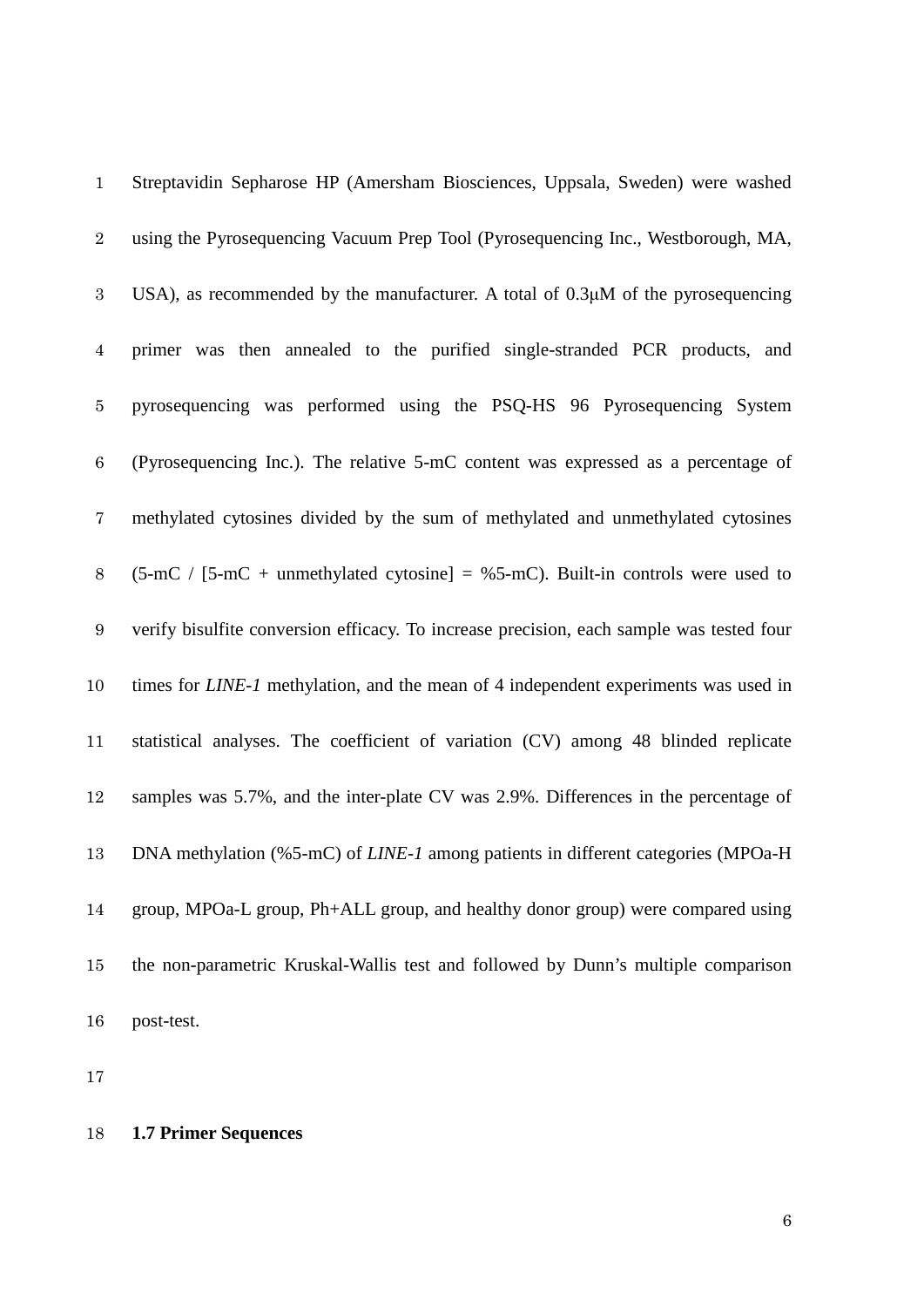### 1 Primers for direct sequencing

| Gene             | Primer               | Sequencing                        |
|------------------|----------------------|-----------------------------------|
| FLT3             | forward              | 5'-GCAATTTAGGTATGAAAGCCAGC-3'     |
|                  | reverse              | 5'-CTTTCAGCATTTTGACGGCAACC-3'     |
| NPM <sub>1</sub> | forward              | 5'-GGTTGTTCTCTGGAGCAGCGTTC-3'     |
|                  | reverse              | 5'-CCTGGACAACATTTATCAAACACGGTA-3' |
|                  | forward1             | 5'-TGCCGGGTATAAAAGCTGGG-3'        |
| <b>CERPA</b>     | reverse1             | 5'-CTCGTTGCTGTTCTTGTCCA-3'        |
|                  | forward <sub>2</sub> | 5'-TGCCGGGTATAAAAGCTGGG-3'        |
|                  | reverse2             | 5'-CACGGTCTGGGCAAGCCTCGAGAT-3'    |

2

3 Primers for the quantitative reverse transcriptase-polymerase chain reaction

| Gene       | Primer  | Sequencing                         |
|------------|---------|------------------------------------|
|            | forward | 5'-CTGCATCATCGGTACCCAGTTC-3'       |
| <b>MPO</b> | reverse | 5'-GCCTGTCGCTGCTGCATG-3'           |
|            | probe   | 5'-CTCCCACCAAAACCGATCACCATCCCG-3'  |
|            | forward | 5'-TTGGCGATGGCAAGTTCTCC-3'         |
| DNMT3B     | reverse | 5'-AGACGAGCTTATTGAAGGTGGC-3'       |
|            | probe   | 5'-TGAACAGCCCCAGTGCCACCAGTTTG-3'   |
|            | forward | 5'-GATACGAAGGGAGGGTGTACCA-3'       |
| ABI.1      | reverse | 5'- CTCGGCCAGGGTGTTGAA -3'         |
|            | probe   | 5'-TGCTTCTGATGGCAAGCTCTACGTCTCC-3' |

4

5 Primers for bisulfite sequencing

| Promoter | Primer  | Sequencing                        |
|----------|---------|-----------------------------------|
| MPO      | forward | 5'-AGTTTTTTTTTAGTTTAATTTG-3'      |
|          | reverse | 5'-TACAAAAATTACTTCTTACCTAAAAAA-3' |

6

7 Primers for pyrosequencing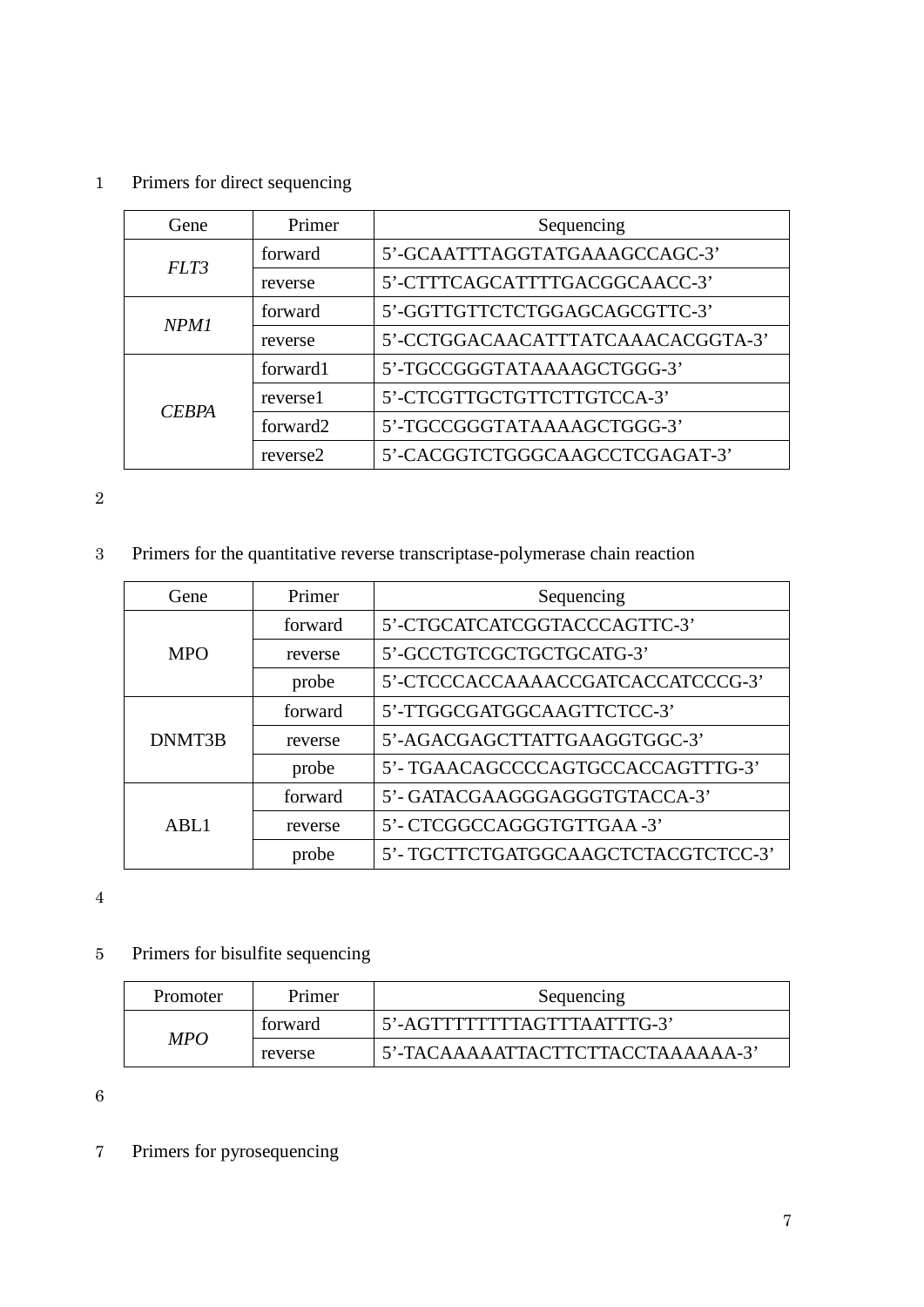| Target | Primer  | Sequencing                         |
|--------|---------|------------------------------------|
| LINE-1 | forward | 5'-TTTTGAGTTAGGTGTGGGATATA-3'      |
|        | reverse | 5'-biotin-AAAATCAAAAAATTCCCTTTC-3' |

## **Supplemental References:**

| $\boldsymbol{3}$ | 1. Moriguchi K, Yamashita S, Tsujino Y, Tatematsu M, Ushijima T. Larger numbers of  |
|------------------|-------------------------------------------------------------------------------------|
| $\bf 4$          | silenced genes in cancer cell lines with increased de novo methylation of scattered |
| $\bf 5$          | CpG sites. Cancer Lett. 2007;249(2):178-187.                                        |
| $\,6\,$          | 2. Kiyoi H, Naoe T, Nakano Y, Yokota S, Minami S, Miyawaki S, et al. Prognostic     |
| $\overline{7}$   | implication of FLT3 and N-RAS gene mutations in acute myeloid leukemia. Blood.      |
| $8\,$            | 1999;93(9):3074-3080.                                                               |
| $\boldsymbol{9}$ | 3. Falini B, Mecucci C, Tiacci E, Alcalay M, Rosati R, Pasqualucci L, et al.        |
| $10\,$           | Cytoplasmic nucleophosmin in acute myelogenous leukemia with a normal karyotype.    |
| 11               | N Engl J Med. 2005;352(3):254-266.                                                  |
| $12\,$           | 4. Tominaga-Sato S, Tsushima H, Ando K, Itonaga H, Imaizumi Y, Imanishi D, et al.   |
| 13               | Expression of myeloperoxidase and gene mutations in AML patients with normal        |
| $14\,$           | karyotype: double CEBPA mutations are associated with high percentage of MPO        |
| $15\,$           | positivity in leukemic blasts. Int J Hematol. 2011;94(1):81-89.                     |
| 16               | 5. Gabert J, Beillard E, van der Velden VH, Bi W, Grimwade D, Pallisgaard N, et al. |
| 17               | Standardization and quality control studies of 'real-time' quantitative reverse     |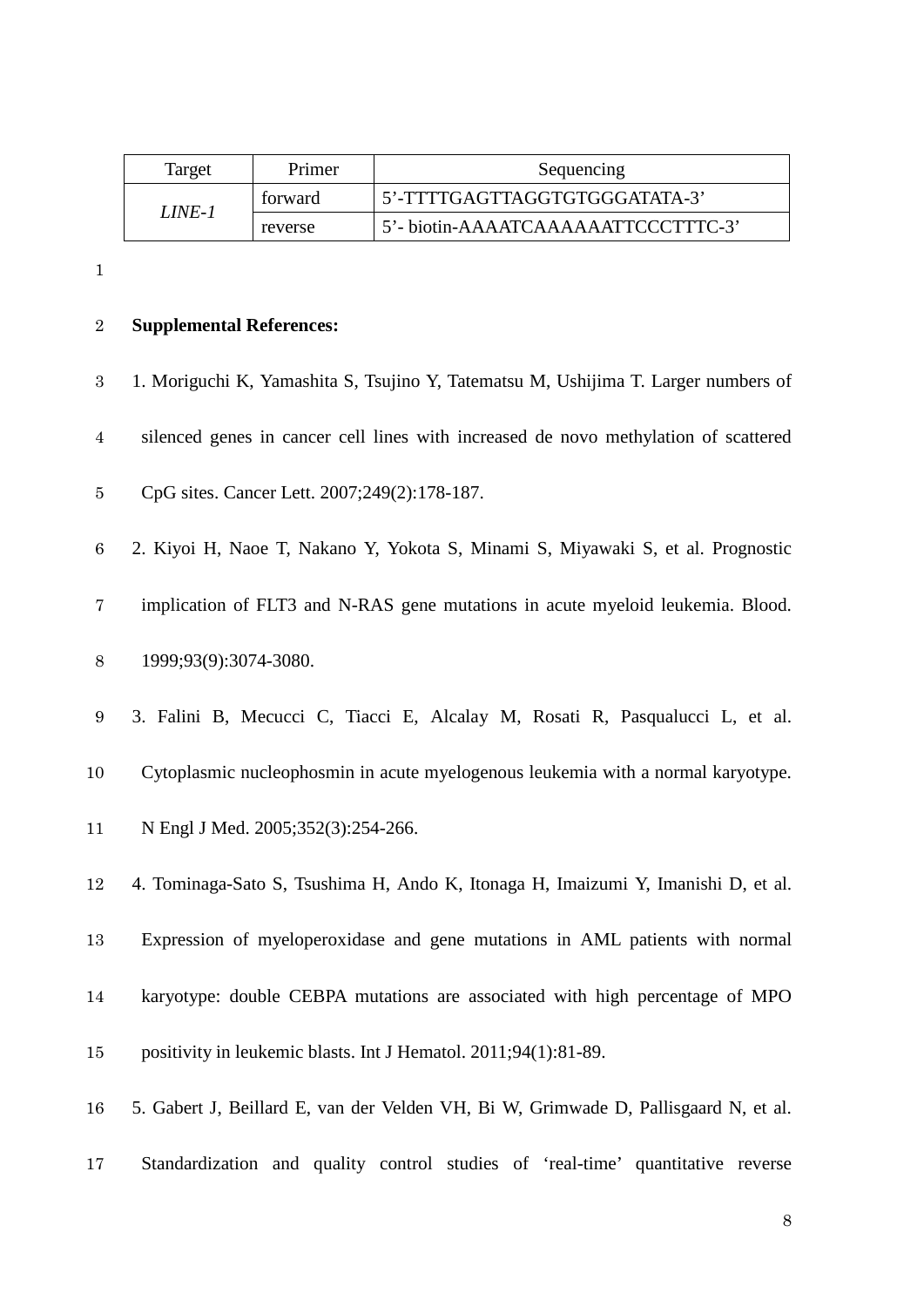| $\mathbf 1$      | transcriptase polymerase chain reaction of fusion gene transcripts for residual disease |
|------------------|-----------------------------------------------------------------------------------------|
| $\sqrt{2}$       | detection in leukemia – a Europe Against Cancer program. Leukemia.                      |
| $\boldsymbol{3}$ | 2003;17(12):2318-2357.                                                                  |
| $\overline{4}$   | 6. Bollati V, Baccarelli A, Hou L, Bonzini M, Fustinoni S, Cavallo D, et al. Changes in |
| $\bf 5$          | DNA methylation patterns in subjects exposed to low-dose benzene. Cancer Res.           |
| $\,6$            | 2007;67(3):876-880.                                                                     |
| $\bf 7$          |                                                                                         |
| $8\,$            | <b>Figure S1</b>                                                                        |
| $\boldsymbol{9}$ | (a) DNA methylation status of the $MPO$ gene promoter in 10 hematological cell lines.   |
| 10               | Methylation of the cytosine-phosphate-guanine (CpG) dinucleotide was assessed by        |
| 11               | sequencing the multiple cloned alleles of PCR products on bisulfite-treated genomic     |
| 12               | DNA. Each horizontal line represents an individual allele. Filled circles represent     |
| 13               | methylated CpG sites; open circles, unmethylated CpG sites. The position of each        |
| 14               | cytosine nucleotide relative to the transcriptional start site is indicated at the top. |
| $15\,$           | Kasumi-1 and SKM-1 showed high MPO enzymatic activity (MPOa-H), whereas the 8           |
| 16               | other cell lines had low MPO enzymatic activity (MPOa-L).                               |
| 17               | (b) Effects of the DNMT-i treatment on methylation of the 5' promoter region of the     |
|                  |                                                                                         |

*MPO* gene.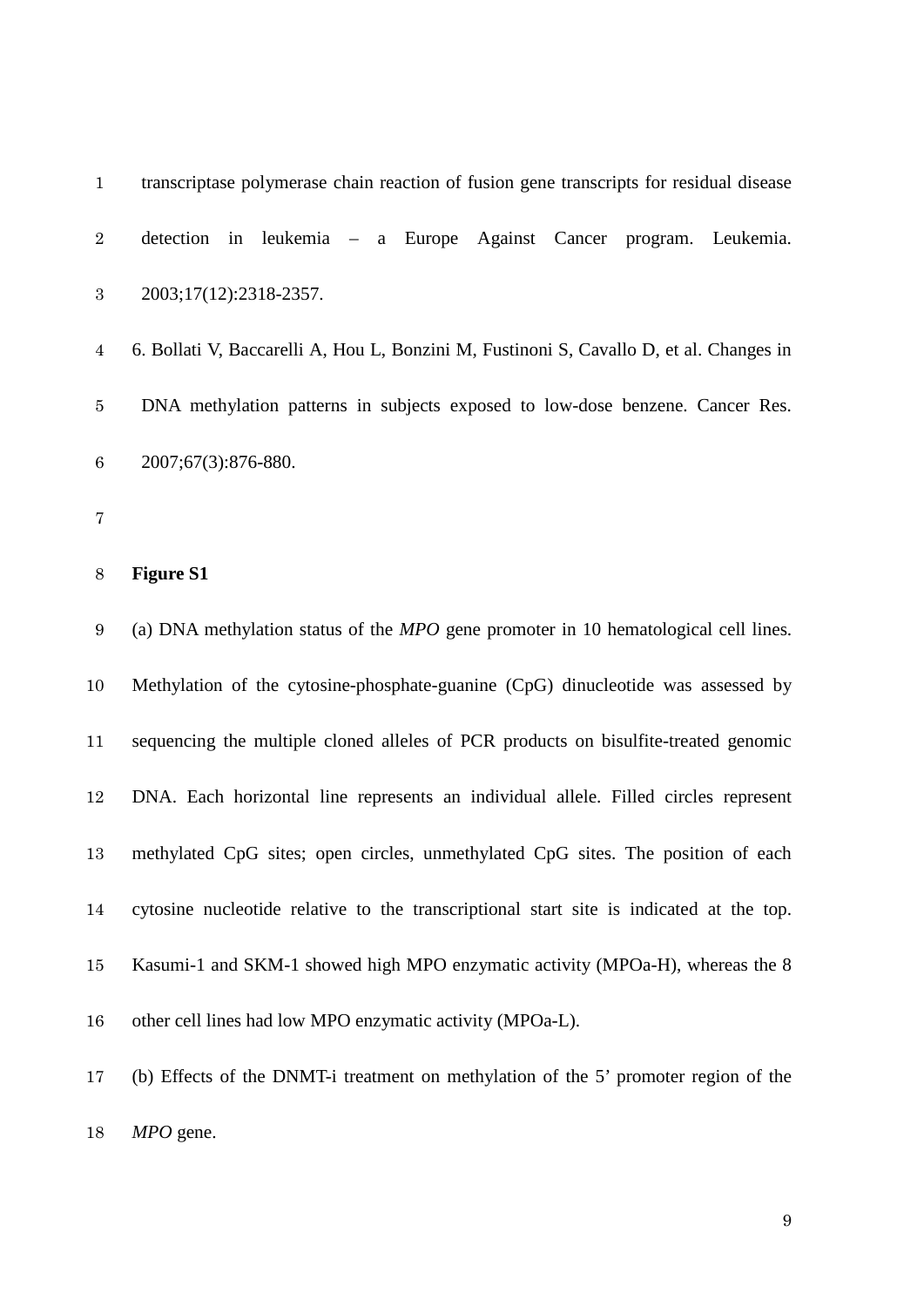| $\mathbf{1}$     | Open squares, represent the percentage of methylated CpG sites in the MPO gene of             |
|------------------|-----------------------------------------------------------------------------------------------|
| $\overline{2}$   | each cell line without the DNMT-i treatment; filled squares, with the decitabine (Dac)        |
| $\boldsymbol{3}$ | treatment; gray squares, with the zebularine (Zeb) treatment.                                 |
| $\overline{4}$   | (c) Induction of the MPO protein by the treatment with DNMT-i.                                |
| $\bf 5$          | The shared histogram shows the level of intracellular MPO as measured in flow                 |
| $\,6\,$          | cytometry. The black curves represent each cell line without the DNMT-i treatment as          |
| $\bf 7$          | the control; gray curves, with the DNMT-is treatment.                                         |
| $8\,$            | (d) Inhibitory effect of DNMT-is on cell proliferation.                                       |
| $\boldsymbol{9}$ | A total of $5 \times 10^5$ cells were cultured in the presence or absence of Dac (1.0 µM) and |
| 10               | Zeb $(50.0 \mu M)$ . The number of living cells after 5 days was counted by the Trypan blue   |
| 11               | dye exclusion method. Error bars indicate one standard deviation (three replicate             |
| 12               | experiments).                                                                                 |
| 13               |                                                                                               |
| 14               | <b>Figure S2</b>                                                                              |
| $15\,$           | DNA methylation status of the MPO gene promoter in CD34-positive cells obtained               |
| 16               | from 15 AML patients. CpG dinucleotide methylation was assessed by sequencing                 |
| 17               | multiple cloned alleles obtained from PCR on bisulfite-treated genomic DNA.                   |
| 18               | Numbers on the left of each figure show the percentage of MPO positive blasts on              |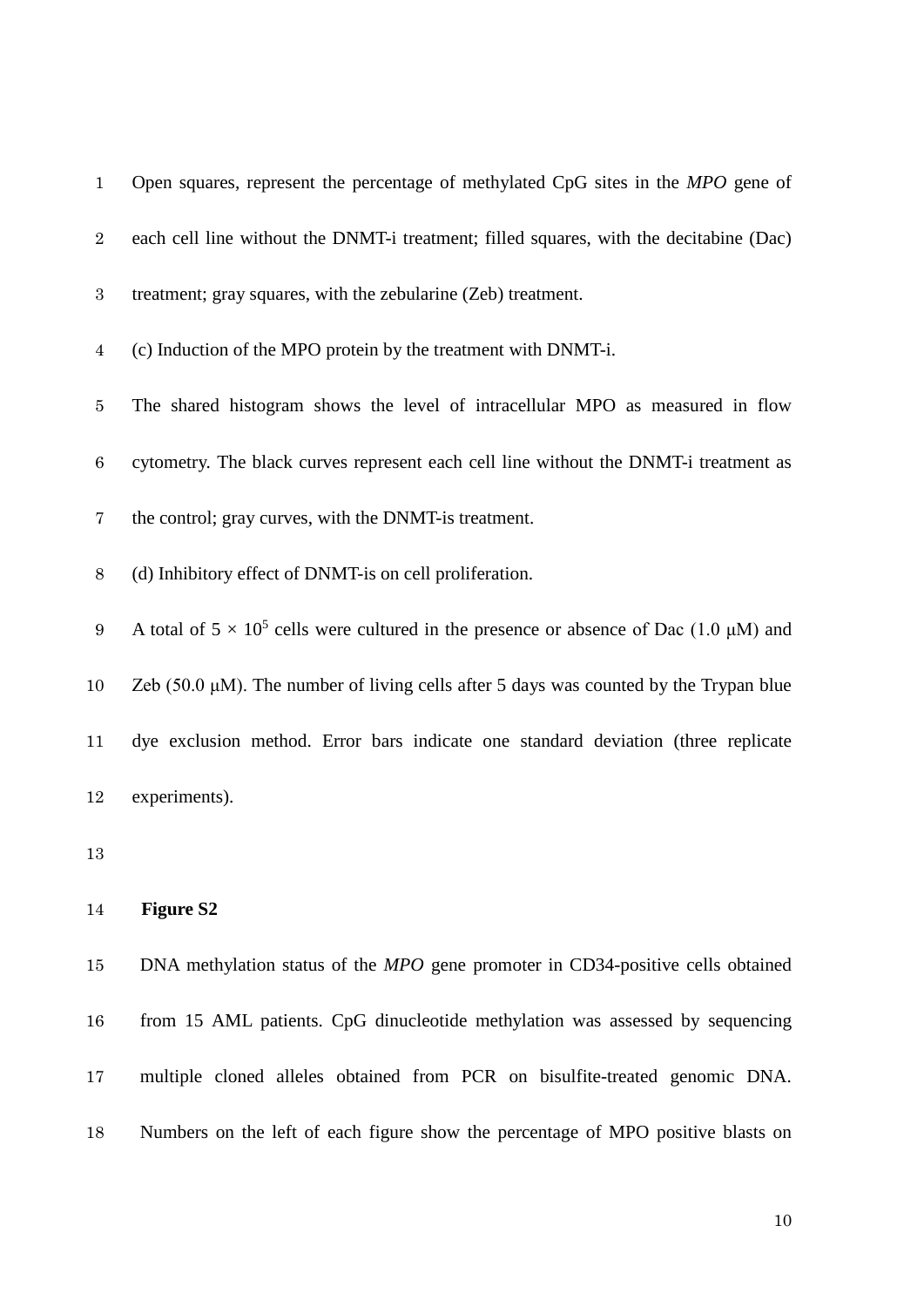| $\mathbf{1}$     | bone marrow smears. MPOa-H and -L indicate a high percentage $($ >50%) and low     |
|------------------|------------------------------------------------------------------------------------|
| $\sqrt{2}$       | percentage $(\leq 50\%)$ of MPO-positive myeloblasts, respectively.                |
| $\boldsymbol{3}$ |                                                                                    |
| $\overline{4}$   | <b>Figure S3</b>                                                                   |
| 5                | Methylation levels of <i>LINE-1</i> in clinical samples.                           |
| $\,6$            | LINE-1 methylation was determined as a surrogate for global methylation in         |
| 7                | CD34-positive cells from clinical samples (i.e. MPOa-H AML, MPOa-L AML,            |
| $8\,$            | Ph+ALL, and healthy donor groups). No significant differences were observed in the |
| $\boldsymbol{9}$ | median levels (horizontal dotted line) between the MPOa-H AML group and other      |
| 10               | groups (Kruskal-Wallis test).                                                      |
| 11               |                                                                                    |
| 12               |                                                                                    |
| 13               |                                                                                    |
| 14               |                                                                                    |
| 15               |                                                                                    |
| 16               |                                                                                    |
| 17               |                                                                                    |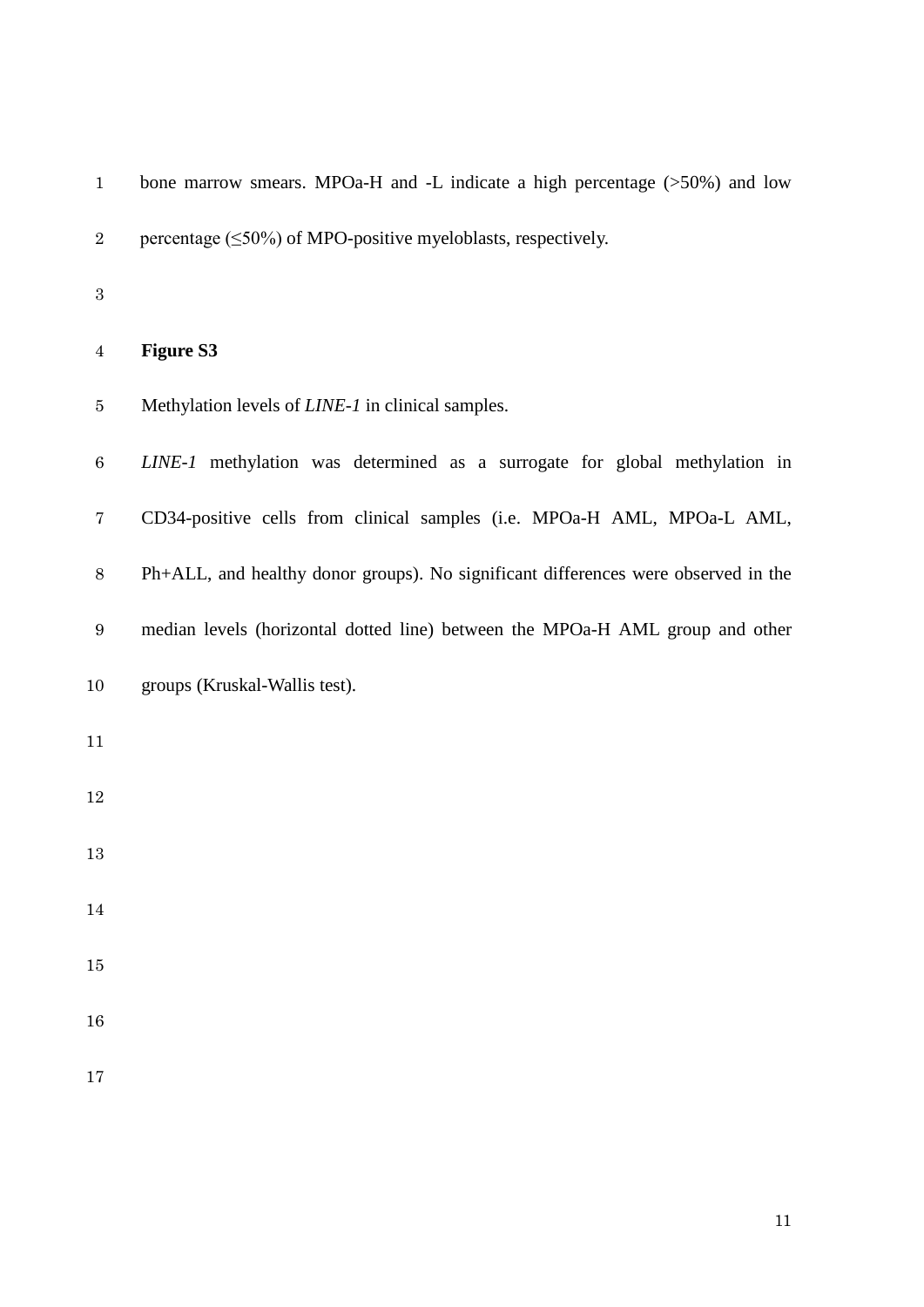| Cell line     | Origin                    | Fusion gene              | MPO/ABL1<br>mRNA ratio | MPO enzymatic<br>activity | <b>FLT3-ITD</b> | NPM1 | <b>CEBPA</b>    |
|---------------|---------------------------|--------------------------|------------------------|---------------------------|-----------------|------|-----------------|
| SKM-1         | Myeloid leukemia          |                          | 137.45                 | Positive                  | Negative        | wt   | wt              |
| Kasumi-1      | Myeloid leukemia          | RUNX1-RUNX1T1            | 293.65                 | Positive                  | Negative        | wt   | wt              |
| $KG-1$        | Myeloid leukemia          |                          | 0.03                   | Negative                  | Negative        | wt   | wt              |
| KG-1a         | Myeloid leukemia          |                          | 0.01                   | Negative                  | Negative        | wt   | wt              |
| THP-1         | Monocytic leukemia        | $\overline{\phantom{a}}$ | 0.54                   | Negative                  | Negative        | wt   | wt              |
| <b>CMK-86</b> | Megakaryoblastic leukemia |                          | 0.01                   | Negative                  | Negative        | wt   | Single mutation |
| K562          | Erythroblastic leukemia   | <b>BCR-ABLI</b>          | 0.00                   | Negative                  | Negative        | wt   | wt              |
| CML-T1        | T-cell leukemia           | <b>BCR-ABL1</b>          | 0.72                   | Negative                  | Negative        | wt   | wt              |
| <b>BV173</b>  | B-cell leukemia           | <b>BCR-ABL1</b>          | 0.01                   | Negative                  | Negative        | wt   | wt              |
| SU-DHL-6      | B-cell lymphoma           |                          | 0.00                   | Negative                  | Negative        | wt   | wt              |

#### 1 **Table S1** Expression of MPO and *FLT3*, *NPM1*, and *CEBPA* Mutations in cell lines

2 Abbreviations: MPO represents myeloperoxidase; wt, wild type.

3 Quantitative analysis of MPO and ABL1 mRNA was performed by quantitative reverse-transcriptional PCR amplifications after RNA isolation and complementary

4 DNA synthesis. MPO enzymatic activity was evaluated using the diaminobenzidine method. The mutation status of *FLT3*, *NPM1*, and *CEBPA* was determined

5 using direct sequencing.

- 6
- 7
- 8
- 9
- 10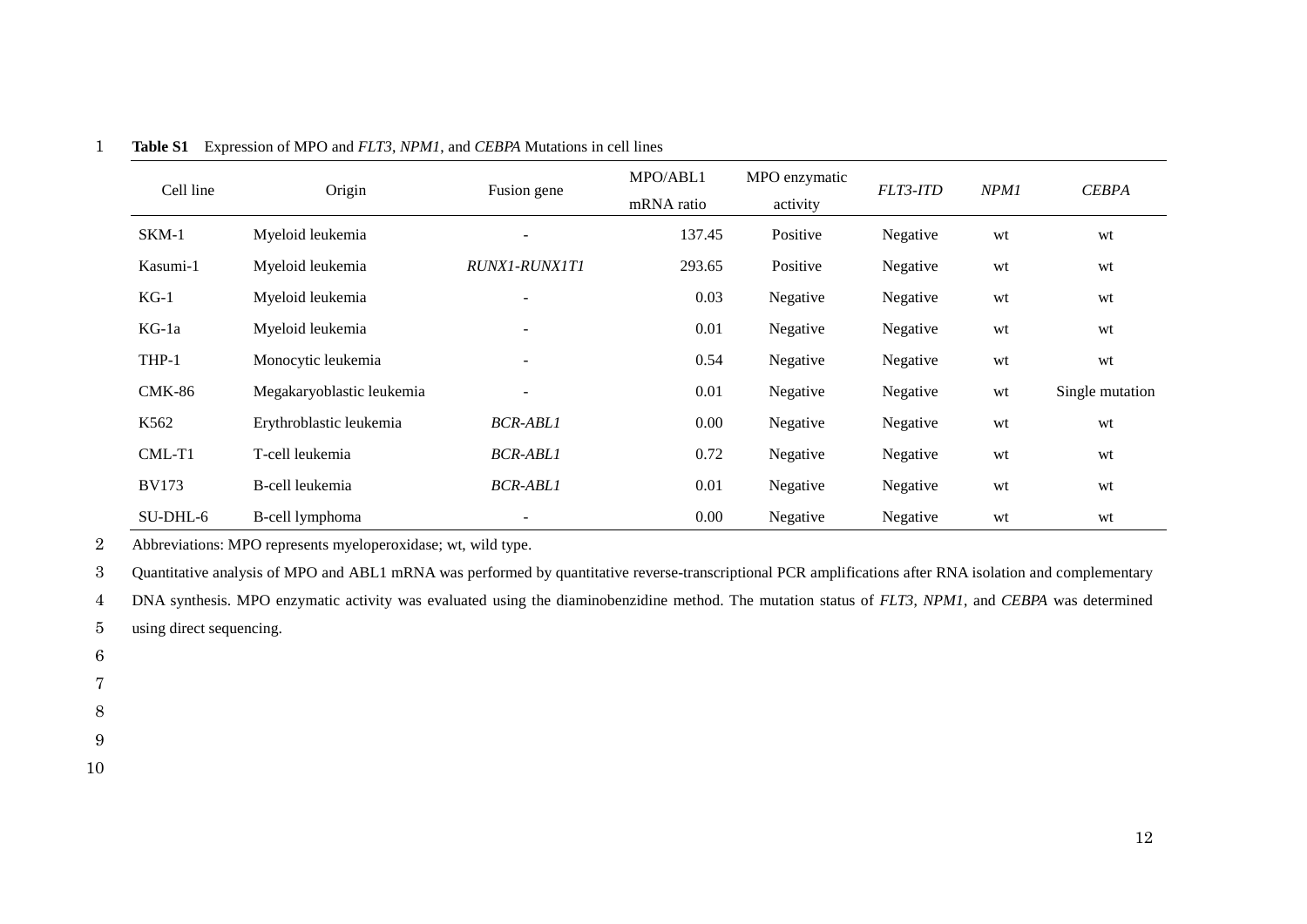|  | $\ensuremath{\mathrm{UPN}}$ | $\textup{DNMT3B/ABL1}$                                                          |
|--|-----------------------------|---------------------------------------------------------------------------------|
|  |                             | mRNA ratio                                                                      |
|  | $\,1$                       | 0.072                                                                           |
|  | $\sqrt{2}$                  | $0.026\,$                                                                       |
|  | 3                           | $0.018\,$                                                                       |
|  | $\overline{4}$              | 0.093                                                                           |
|  | $\mathfrak{S}$              | 0.003                                                                           |
|  | $\sqrt{6}$                  | $0.081\,$                                                                       |
|  | $\tau$                      | 0.033                                                                           |
|  | $8\,$                       | 0.057                                                                           |
|  | $\mathbf{9}$                | $0.074\,$                                                                       |
|  | $10\,$                      | 0.044                                                                           |
|  | 11                          | 0.352                                                                           |
|  | 12                          | 0.153                                                                           |
|  | 13                          | 0.085                                                                           |
|  | 14                          | $0.030\,$                                                                       |
|  | 15                          | 0.045                                                                           |
|  |                             | Quantitative analysis of DNMT3B mRNA was also performed in CD34-positive cells. |
|  |                             |                                                                                 |
|  |                             |                                                                                 |
|  |                             |                                                                                 |
|  |                             |                                                                                 |
|  |                             |                                                                                 |
|  |                             |                                                                                 |
|  |                             |                                                                                 |
|  |                             |                                                                                 |
|  |                             |                                                                                 |
|  |                             |                                                                                 |
|  |                             |                                                                                 |
|  |                             |                                                                                 |
|  |                             |                                                                                 |

**Table S2** Expression of DNMT3B in CD34-positive cells obtained from clinical samples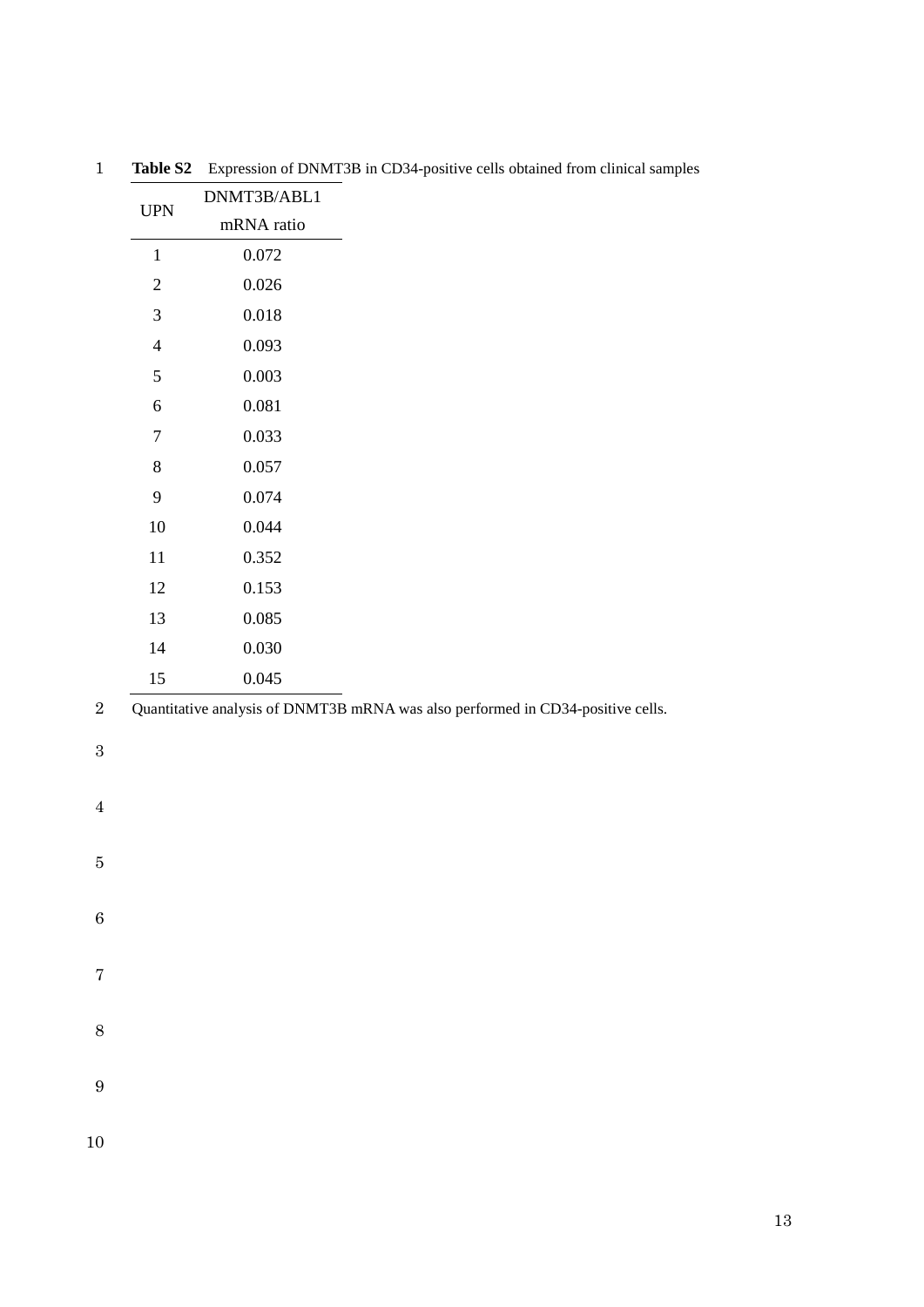### **Figure S1**

### **a**



- 
-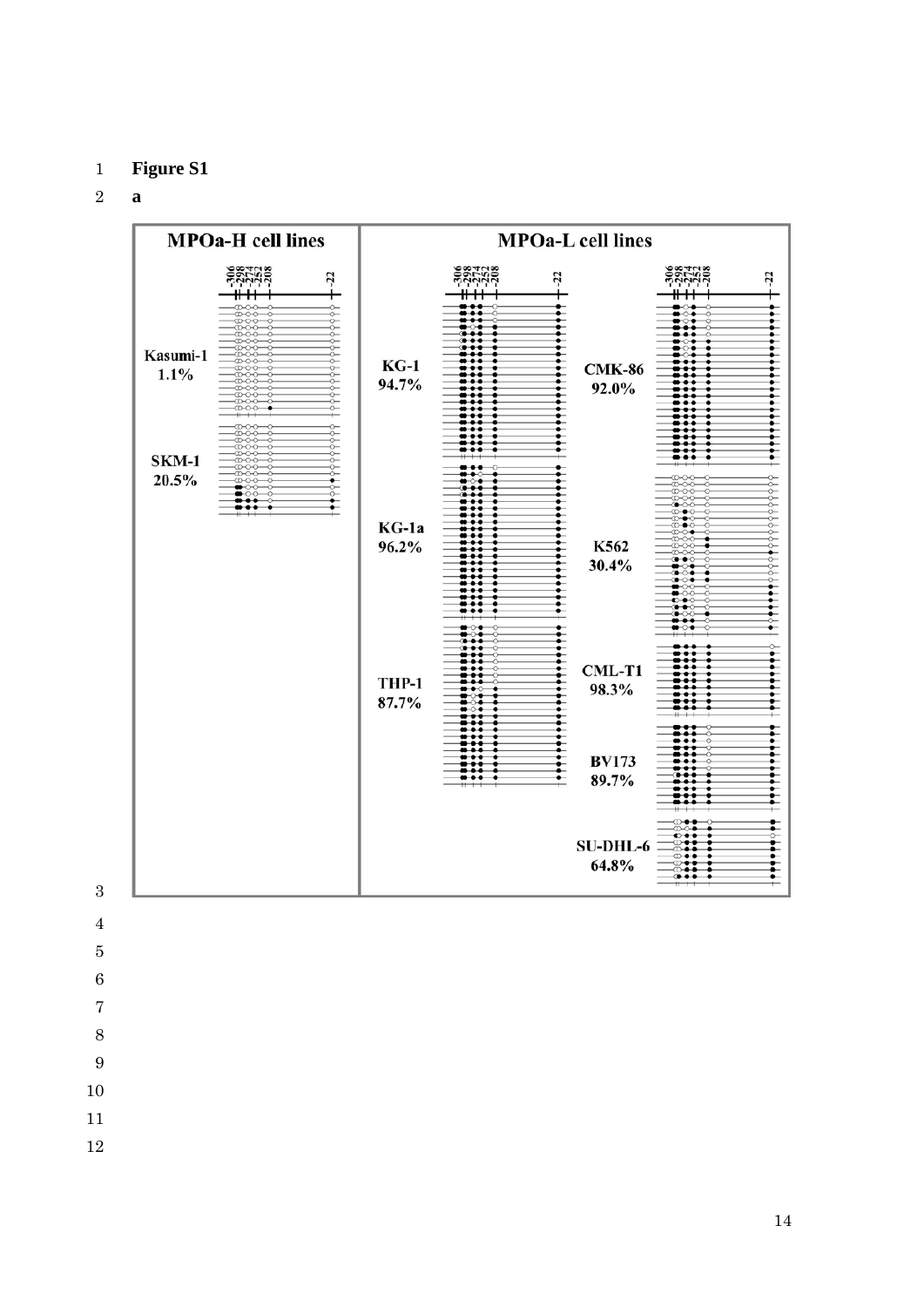1 **b**



 $\overline{6}$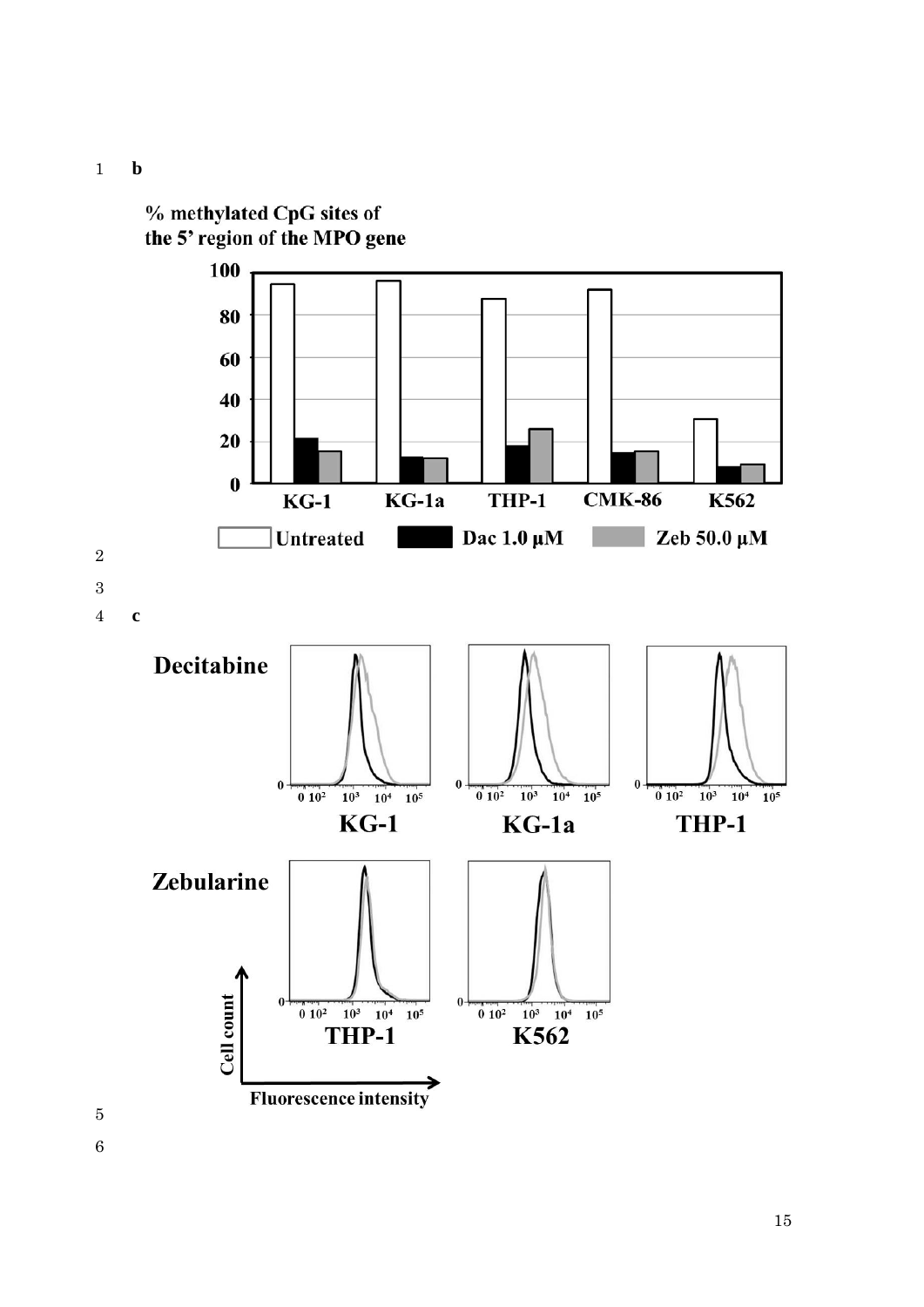**d**

![](_page_15_Figure_1.jpeg)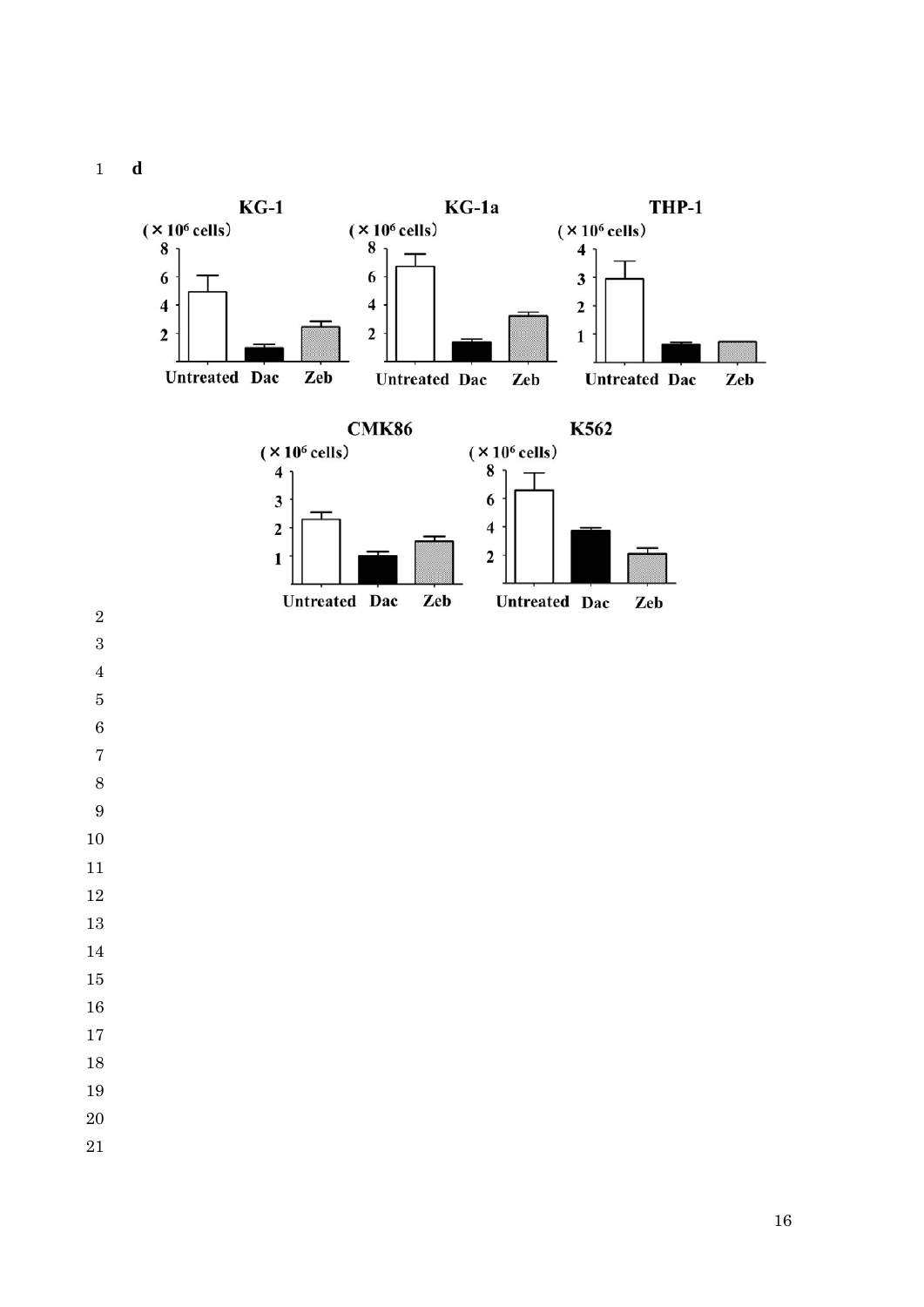### **Figure S2**

![](_page_16_Figure_1.jpeg)

- 
- 
-